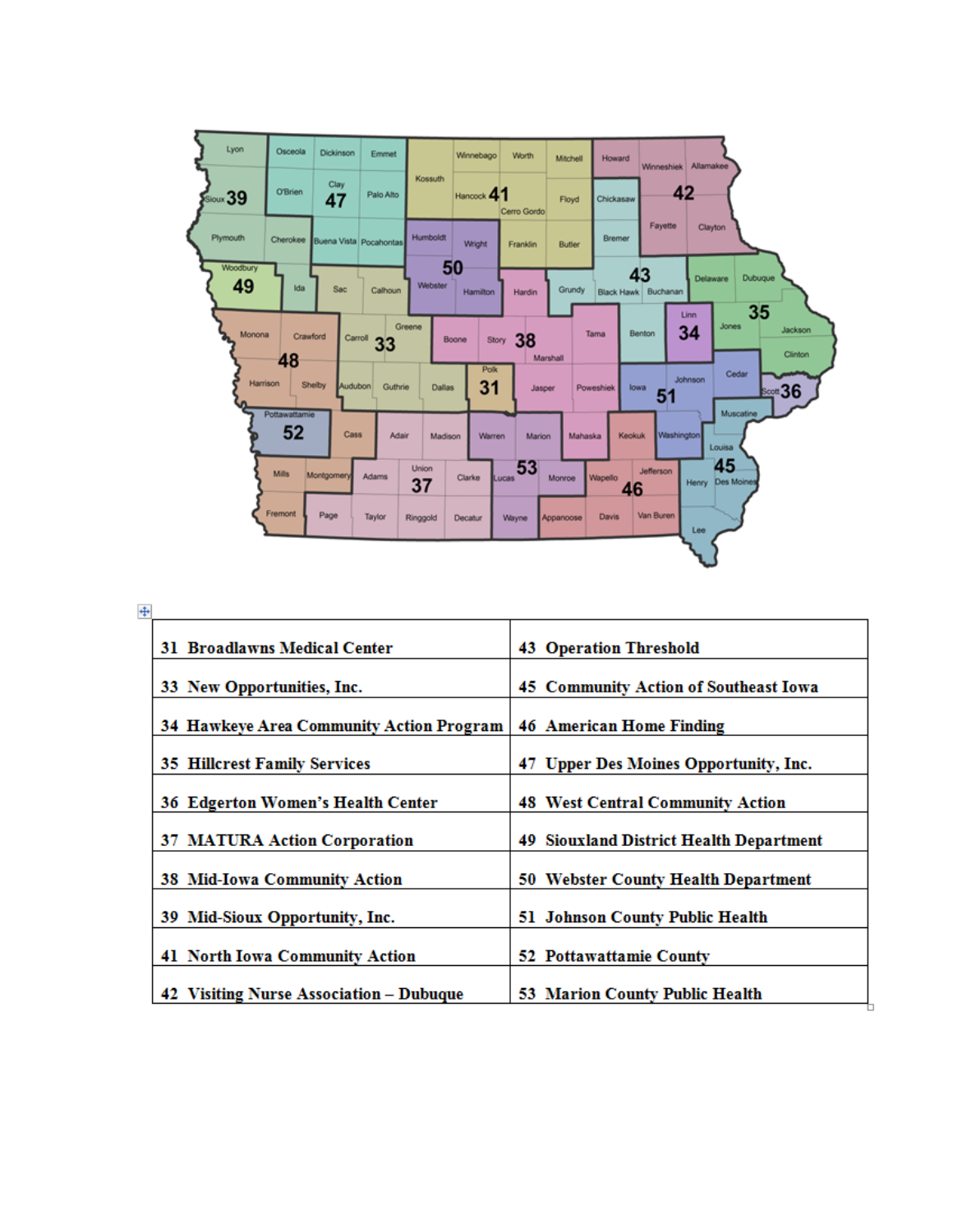| <b>County</b>      | <b>Agency</b> | <b>Phone Numbers</b>                     | <b>Location</b>                                        | <b>Office Hours</b>                                          |
|--------------------|---------------|------------------------------------------|--------------------------------------------------------|--------------------------------------------------------------|
| <b>Adair</b>       | 37            | $(641)$ 202-7114                         | <b>Main Office</b>                                     | M-Th/ 7 am-5:30 pm<br>$F/ 8$ am-4:30 pm                      |
| <b>Adams</b>       | 37            | (641) 202-7114                           | <b>Main Office</b>                                     | M-Th/ 7 am-5:30 pm<br>$F/ 8$ am-4:30 pm                      |
| <b>Allamakee</b>   | 42            | 1-888-836-7867<br>$(563)$ 245-1145       | Visiting Nurse Association - Clayton County            | M-F 8 am - 4:30 pm                                           |
| Appanoose          | 46            | 1-800-452-1098<br>(641) 682-8784         | American Home Finding WIC                              | M, T, Th, F/ 8 am $-$ 4:30 pm<br>W/8:00 am - 7:00 pm         |
| <b>Audubon</b>     | 33            | 1-800-642-6330<br>Cell: 712-830-<br>1329 | <b>New Opportunities WIC</b>                           | M-F/8 am-4:30 pm                                             |
| <b>Benton</b>      | 43            | 1-800-643-1629<br>$(319)$ 233-1851       | <b>Operation Threshold WIC</b><br>Main Office-Waterloo | M-Th/ 7:30 am $-6:00$ pm<br>$F/ 8:00$ am $- 12:00$ pm        |
| <b>Black Hawk</b>  | 43            | 1-800-643-1629<br>$(319)$ 233-1851       | <b>Operation Threshold WIC</b><br>Main Office-Waterloo | M-Th/ 7:30 am - 6:00 pm<br>$F/ 8:00$ am $- 12:00$ pm         |
| <b>Boone</b>       | 38W/A         | 1-800-890-8230                           | Mid-Iowa Community Action WIC (Ames)                   | M-Th/ 8:30 am - 4:30 pm<br>$F/ 8:00$ am $- 4:00$ pm          |
| <b>Bremer</b>      | 43            | 1-800-643-1629<br>$(319)$ 233-1851       | <b>Operation Threshold WIC</b><br>Main Office-Waterloo | M-Th/ 7:30 am - 6:00 pm<br>F/8:00 am $-$ 12:00 pm            |
| <b>Buchanan</b>    | 43            | 1-800-643-1629<br>$(319)$ 233-1851       | <b>Operation Threshold WIC</b><br>Main Office-Waterloo | M-Th/ 7:30 am $-6:00$ pm<br>$F/ 8:00$ am $- 12:00$ pm        |
| <b>Buena Vista</b> | 47            | 1-800-245-6151<br>(712) 859-3885         | <b>Upper Des Moines Opportunity WIC</b>                | M-F/8 am-4: 30 pm                                            |
| <b>Butler</b>      | 41            | 1-800-657-5856<br>(641) 423-5044         | North Iowa Community Action WIC<br><b>Main Office</b>  | M / 7:30 am $-6:00$ pm<br>T, W, Th, F/ 7:30 am $-4:30$<br>pm |
| <b>Calhoun</b>     | 33            | 1-800-642-6330<br>Cell: 712-830-<br>1329 | <b>New Opportunities WIC</b>                           | M-F/8 am-4:30 pm                                             |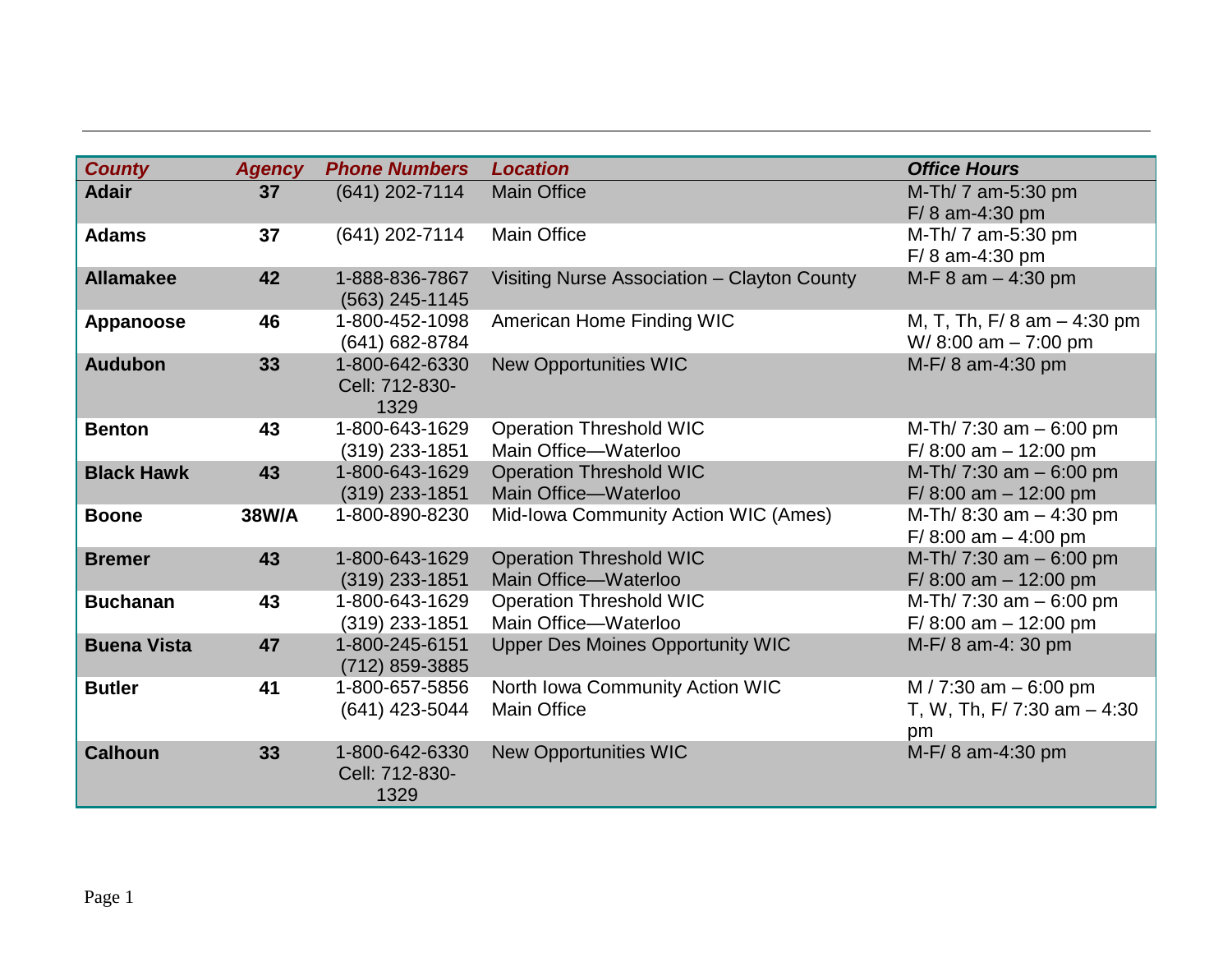| <b>County</b>      | <b>Agency</b> | <b>Phone Numbers</b>                     | <b>Location</b>                                                                   | <b>Office Hours</b>                                         |
|--------------------|---------------|------------------------------------------|-----------------------------------------------------------------------------------|-------------------------------------------------------------|
| <b>Carroll</b>     | 33            | 1-800-642-6330<br>Cell: 712-830-<br>1329 | <b>New Opportunities WIC</b>                                                      | M-F/8 am-4:30 pm                                            |
| <b>Cass</b>        | 48            | 1-800-338-4129                           | <b>West Central Community Action</b>                                              | M-F/8 am-4:30 pm                                            |
| <b>Cedar</b>       | 51            | (319) 356-6042                           | <b>Johnson County Public Health</b>                                               | M, W / 8 am-6 pm<br>T, Th, F / 8 am $-$ 4:30 pm             |
| <b>Cerro Gordo</b> | 41            | 1-800-657-5856<br>(641) 423-5044         | North IA Community Action WIC<br><b>Main Office</b>                               | M / 7:30 am - 6:00 pm<br>T, W, Th, F/ 7:30 am $-4:30$<br>pm |
| <b>Cherokee</b>    | 39            | 1-800-859-2025<br>(712) 225-3322         | Mid-Sioux Opportunity WIC, Remsen<br>Outreach Office, Cherokee                    | M, W, F/8am-4:30 pm                                         |
| <b>Chickasaw</b>   | 43            | 1-800-643-1629<br>$(319)$ 233-1851       | <b>Operation Threshold WIC</b><br>Main Office-Waterloo                            | M-Th/ 7:30 am $-6:00$ pm<br>$F/ 8:00$ am $- 12:00$ pm       |
| <b>Clarke</b>      | 37            | (641) 202-7114                           | <b>Main Office</b>                                                                | M-Th/ 7 am-5:30 pm<br>F/8 am-4:30 pm                        |
| <b>Clay</b>        | 47            | 1-800-245-6151<br>(712) 859-3885         | <b>Upper Des Moines Opportunity WIC</b>                                           | M-F/8 am -4:30 pm                                           |
| <b>Clayton</b>     | 42            | 1-888-836-7867<br>(563) 245-1145         | Visiting Nurse Association - Clayton County                                       | M-F $8$ am $-$ 4:30 pm                                      |
| <b>Clinton</b>     | 35S/C         | (563) 243-9329<br>(877) 437-2942         | Hillcrest WIC Clinton Main Office (city)<br>Hillcrest WIC Clinton Office (county) | $M-F/8$ am-5 pm<br>$M-F/8$ am-5 pm                          |
| <b>Crawford</b>    | 48            | 1-800-338-4129                           | <b>West Central Community Action</b>                                              | M-F/8 am-4: 30 pm                                           |
| <b>Dallas</b>      | 33            | 1-800-642-6330<br>Cell: 712-830<br>1329  | <b>New Opportunities WIC</b>                                                      | M-F/8 am-4:30 pm                                            |
| <b>Davis</b>       | 46            | 1-800-452-1098<br>(641) 682-8784         | American Home Finding WIC                                                         | M, T, Th, F/ 8 am $-$ 4:30 pm<br>W/8:00 am $-7:00$ pm       |
| <b>Decatur</b>     | 37            | (641) 202-7114                           | <b>Main Office</b>                                                                | M-Th/ 7 am-5:30 pm<br>F/8 am-4:30 pm                        |
| <b>Delaware</b>    | 35N/D         | (877) 437-3942                           | <b>Hillcrest WIC Dubuque Office</b>                                               | M-F/8 am-5 pm                                               |
| <b>Des Moines</b>  | 45            | $(319)$ 753-0193                         | <b>Community Action of Southeast Iowa</b>                                         | M-F/8:30 am-5 pm                                            |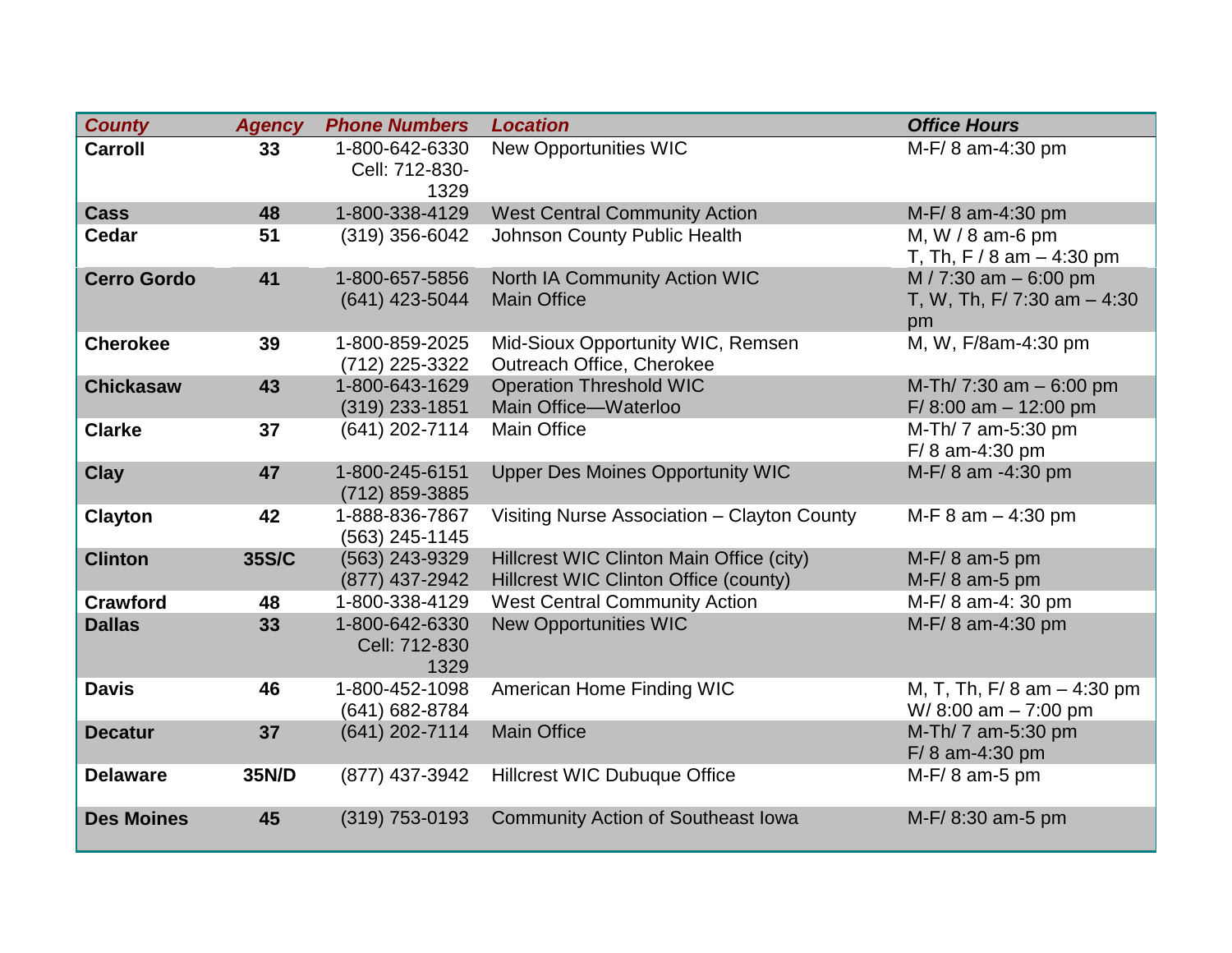| <b>County</b>    | <b>Agency</b> | <b>Phone Numbers</b>                     | <b>Location</b>                                        | <b>Office Hours</b>                                           |
|------------------|---------------|------------------------------------------|--------------------------------------------------------|---------------------------------------------------------------|
| <b>Dickinson</b> | 47            | 1-800-245-6151<br>(712) 859-3885         | <b>Upper Des Moines Opportunity WIC</b>                | M-F/8 am -4:30 pm                                             |
| <b>Dubuque</b>   | 35N/D         | (563) 557-4444<br>(877) 437-3942         | <b>Hillcrest WIC Dubuque Main Office</b>               | $M-F/8$ am-5 pm                                               |
| <b>Emmet</b>     | 47            | 1-800-245-6151<br>(712) 859-3885         | <b>Upper Des Moines Opportunity WIC</b>                | M-F/8 am -4:30 pm                                             |
| <b>Fayette</b>   | 42            | 1-888-836-7867<br>(563) 245-1145         | Visiting Nurse Association - Clayton County            | M-F $8$ am $-$ 4:30 pm                                        |
| <b>Floyd</b>     | 41            | 1-800-657-5856<br>(641) 423-5044         | North Iowa Community Action WIC<br><b>Main Office</b>  | M / 7:30 am $-6:00$ pm<br>T, W, Th, F/ 7:30 am $-4:30$<br>pm  |
| <b>Franklin</b>  | 41            | 1-800-657-5856<br>(641) 423-5044         | North Iowa Community Action WIC<br><b>Main Office</b>  | M / 7:30 am - 6:00 pm<br>T, W, Th, F/ 7:30 am $-4:30$<br>pm   |
| <b>Fremont</b>   | 48            | 1-800-338-4129                           | <b>West Central Community Action</b>                   | M-F/8 am-4:30 pm                                              |
| <b>Greene</b>    | 33            | 1-800-642-6330<br>Cell: 712-830-<br>1329 | <b>New Opportunities WIC</b>                           | M-F/8 am-4:30 pm                                              |
| Grundy           | 43            | 1-800-643-1629<br>(319) 233-1851         | <b>Operation Threshold WIC</b><br>Main Office-Waterloo | M-Th/ 7:30 am $-6:00$ pm<br>$F/ 8:00$ am $- 12:00$ pm         |
| <b>Guthrie</b>   | 33            | 1-800-642-6330<br>Cell: 712-830-<br>1329 | <b>New Opportunities WIC</b>                           | M-F/8 am-4:30 pm                                              |
| <b>Hamilton</b>  | 50            | 1-800-873-1473<br>(515) 832-9565         | Hamilton County Public Health                          | M-F/8 am-4:30 pm                                              |
| <b>Hancock</b>   | 41            | 1-800-657-5856<br>(641) 423-5044         | North Iowa Community Action WIC<br><b>Main Office</b>  | M / 7:30 am $-6:00$ pm<br>T, W, Th, F/ 7:30 am $-$ 4:30<br>pm |
| <b>Hardin</b>    | 38W/A         | 1-800-890-8230                           | Mid-Iowa Community Action WIC                          | M-Th/ 8:30 am - 4:30 pm<br>$F/ 8:00$ am $- 4:00$ pm           |
| <b>Harrison</b>  | 48            | 1-800-338-4129                           | <b>West Central Community Action</b>                   | M-F/8 am-4:30 pm                                              |
| <b>Henry</b>     | 45S/B         | (319) 753-0193<br>1-877-854-5640         | <b>Community Action of Southeast Iowa</b>              | M-F/8:30 am-5 pm                                              |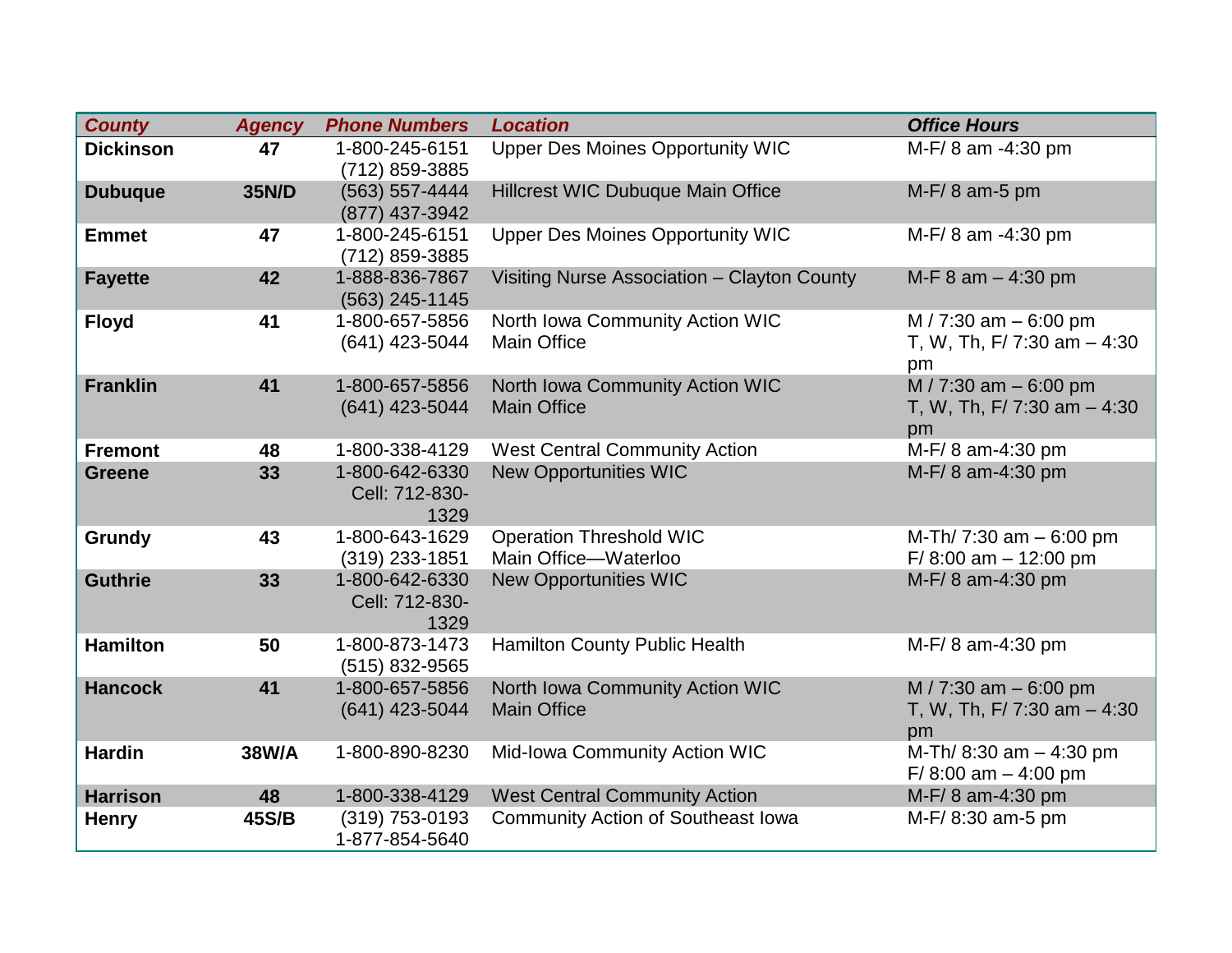| <b>County</b>    | <b>Agency</b> | <b>Phone Numbers</b>                 | <b>Location</b>                                       | <b>Office Hours</b>                                              |
|------------------|---------------|--------------------------------------|-------------------------------------------------------|------------------------------------------------------------------|
| <b>Howard</b>    | 42            | 1-888-836-7867<br>(563) 245-1145     | Visiting Nurse Association - Clayton County           | M-F $8$ am $-$ 4:30 pm                                           |
| <b>Humboldt</b>  | 50            | (515) 332-2492                       | <b>Humboldt County Public Health</b>                  | $M-F/8$ am-4:30 pm                                               |
| Ida              | 39            | 1-800-859-2025                       | Mid-Sioux Opportunity WIC, Remsen                     | M-F/8 am-4:30 pm                                                 |
|                  |               | (712) 364-2175                       | Outreach Office, Ida Grove                            | Thursday 9:00 am-4:00 pm                                         |
| lowa             | 51            | (319) 356-6042                       | Johnson County Health Department                      | M & W/ 8 am-6 pm<br>T, Th, F/8 am-4:30 pm                        |
| <b>Jackson</b>   | 35S/C         | (877) 437-2942                       | <b>Hillcrest WIC Clinton Office</b>                   | $M-F/8$ am-5 pm                                                  |
| Jasper           | 38E/M         | 1-800-390-5293                       | <b>Mid-Iowa Community Action WIC</b>                  | M-F/8:30 am-4:30 pm                                              |
| <b>Jefferson</b> | 46            | 1-800-452-1098<br>$(641) 682 - 8784$ | American Home Finding WIC                             | M, T, Th, F/ 8 am $-$ 4:30 pm<br>$W/ 8:00$ am $- 7:00$ pm        |
| <b>Johnson</b>   | 51            | (319) 356-6042                       | Johnson County Public Health                          | M & W/ 8 am-6 pm<br>T, Th, F/8 am-4:30 pm                        |
| <b>Jones</b>     | 35N/D         | (877) 437-3942                       | <b>Hillcrest WIC Dubuque Main Office</b>              | $M-F/8$ am-5 pm                                                  |
| <b>Keokuk</b>    | 46            | 1-800-452-1098<br>(641) 682-8784     | American Home Finding WIC                             | M, T, Th, F/ 8 am $-$ 4:30 pm<br>W/8:00 am $-7:00$ pm            |
| <b>Kossuth</b>   | 41            | 1-800-657-5856<br>$(641)$ 423-5044   | North Iowa Community Action WIC<br><b>Main Office</b> | $M / 7:30$ am $- 6:00$ pm<br>T, W, Th, F/ 7:30 am $-$ 4:30<br>pm |
| Lee              | 45S/B         | 1-877-854-5640<br>(319) 753-0193     | <b>Community Action of Southeast Iowa</b>             | M-F/8:30 am-5 pm                                                 |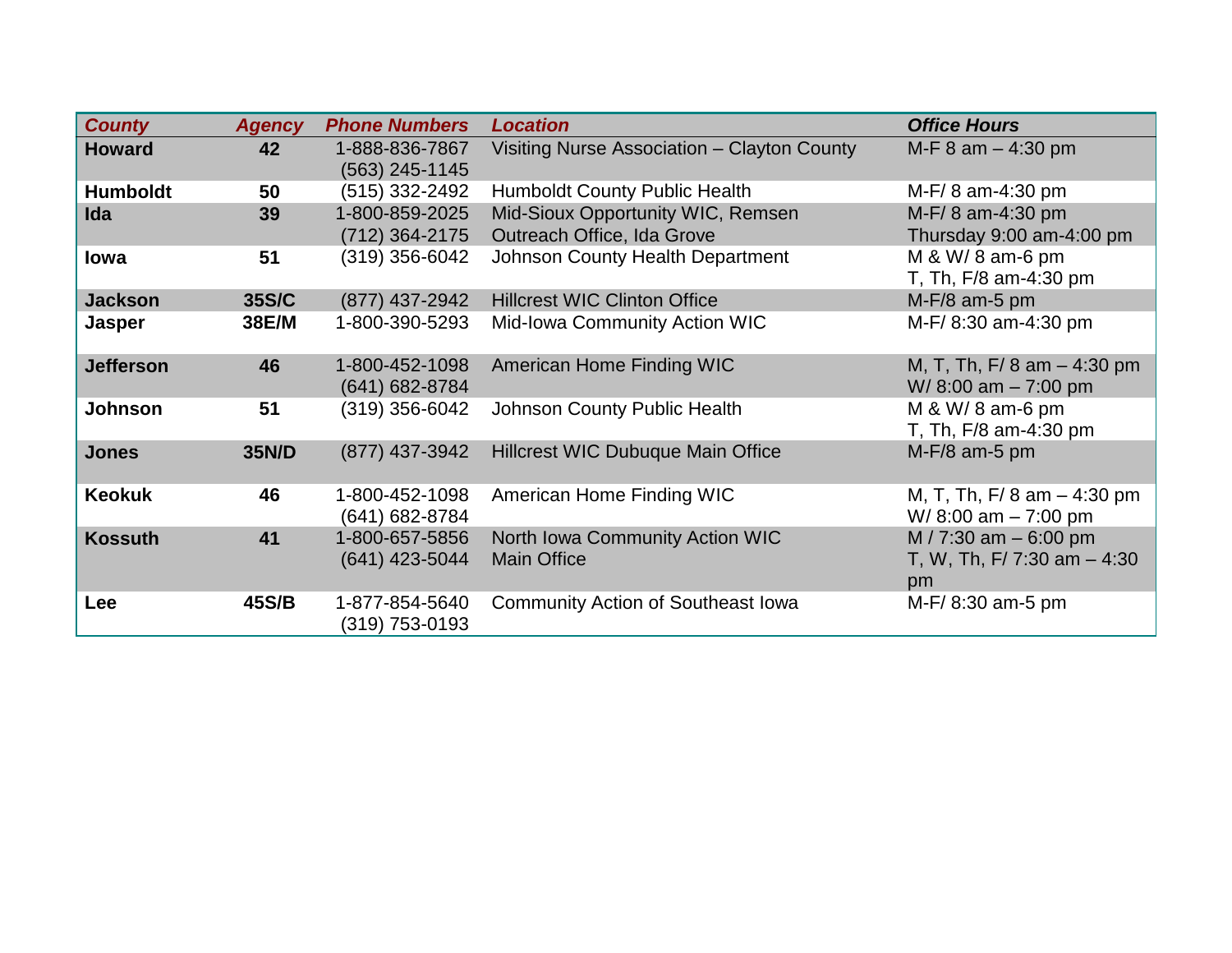| <b>County</b>   | <b>Agency</b> | <b>Phone Numbers</b>                  | <b>Location</b>                           | <b>Office Hours</b>                                                                     |
|-----------------|---------------|---------------------------------------|-------------------------------------------|-----------------------------------------------------------------------------------------|
| Linn            | 34            | 1-800-205-0676<br><b>Urban: (319)</b> | <b>HACAP - WIC</b>                        | <b>Urban:</b> M-F/ $8$ am $- 4:30$<br>pm, except 2 <sup>nd</sup> & 4 <sup>th</sup> Wed/ |
|                 |               | 366-7632                              |                                           | 10 am $-6:30$ pm                                                                        |
|                 |               | <b>North Towne:</b>                   |                                           | North Towne: M-Th / 8 am                                                                |
|                 |               | $(319)$ 393-3368                      |                                           | $-4:30$ pm, except $2^{nd}$ & $4^{th}$                                                  |
|                 |               | <b>Marion: (319)</b>                  |                                           | Tuesday/ $10 \text{ am} - 6:30 \text{ pm}$                                              |
|                 |               | 447-5816                              |                                           | <b>Marion:</b> M-Th / 8 am $-4:30$                                                      |
|                 |               |                                       |                                           | pm, except $1st$ & $3rd$ Mon / 10                                                       |
|                 |               |                                       |                                           | $am - 6:30 pm$                                                                          |
|                 |               |                                       |                                           | Hispanic Outreach: 3rd                                                                  |
|                 |               |                                       |                                           | Tue / 9 am $- 2:30$ pm                                                                  |
|                 |               |                                       |                                           |                                                                                         |
| Louisa          | 45N/M         | $(563)$ 264-0855                      | <b>Community Action of Southeast Iowa</b> | M-F/8 am-4:30 pm                                                                        |
| <b>Lucas</b>    | 53            | (641) 774-8665                        | <b>Marion County Public Health</b>        | $M-F/8$ am-4 pm                                                                         |
|                 |               |                                       |                                           | W/8:30-5:00pm                                                                           |
| Lyon            | 39            | 1-800-859-2025                        | Mid-Sioux Opportunity WIC, Remsen         | $M-F/8$ am $-4:30$ pm                                                                   |
|                 |               | (712) 472-3746                        | Outreach Office, Rock Rapids              | W / 9 am $-$ 4:00 pm                                                                    |
| <b>Madison</b>  | 37            | (641) 202-7114                        | <b>Main Office</b>                        | M-Th/ 7 am-5:30 pm                                                                      |
| <b>Mahaska</b>  | 38E/M         | 1-800-390-5293                        | Mid-Iowa Community Action WIC             | F/8 am-4:30 pm<br>M-F/8:30 am-4:30 pm                                                   |
| <b>Marion</b>   | 53            | (641) 828-2238                        | <b>Marion County Public Health</b>        | M, T, Th, F 8 am-4:30 pm                                                                |
|                 |               |                                       |                                           | $2^{nd}$ T & 4 <sup>th</sup> Th/8:30am-5pm                                              |
|                 |               |                                       |                                           | Wednesdays 8am-6pm                                                                      |
| <b>Marshall</b> | 38E/M         | 1-800-390-5293                        | Mid-Iowa Community Action WIC             | M-F/8:30 am-4:30 pm                                                                     |
|                 |               | (641) 753-4816                        | <b>Marshalltown Office</b>                | M/10 am-6 pm, T/ 9:00 am -                                                              |
|                 |               |                                       |                                           | 5:00 pm, W, Th/8:00 am $-$                                                              |
|                 |               |                                       |                                           | $4:00$ pm                                                                               |
| <b>Mills</b>    | <b>48S</b>    | 1-800-338-4129                        | <b>West Central Community Action</b>      | M-F/8 am-4:30 pm                                                                        |
| <b>Mitchell</b> | 41            | 1-800-657-5856                        | North Iowa Community Action WIC           | M / 7:30 am $-6:00$ pm                                                                  |
|                 |               | (641) 423-5044                        | <b>Main Office</b>                        | T, W, Th, F/ 7:30 am $-4:30$                                                            |
|                 |               |                                       |                                           | pm                                                                                      |
| <b>Monona</b>   | 48            | 1-800-338-4129                        | <b>West Central Community Action</b>      | M-F/8 am-4:30 pm                                                                        |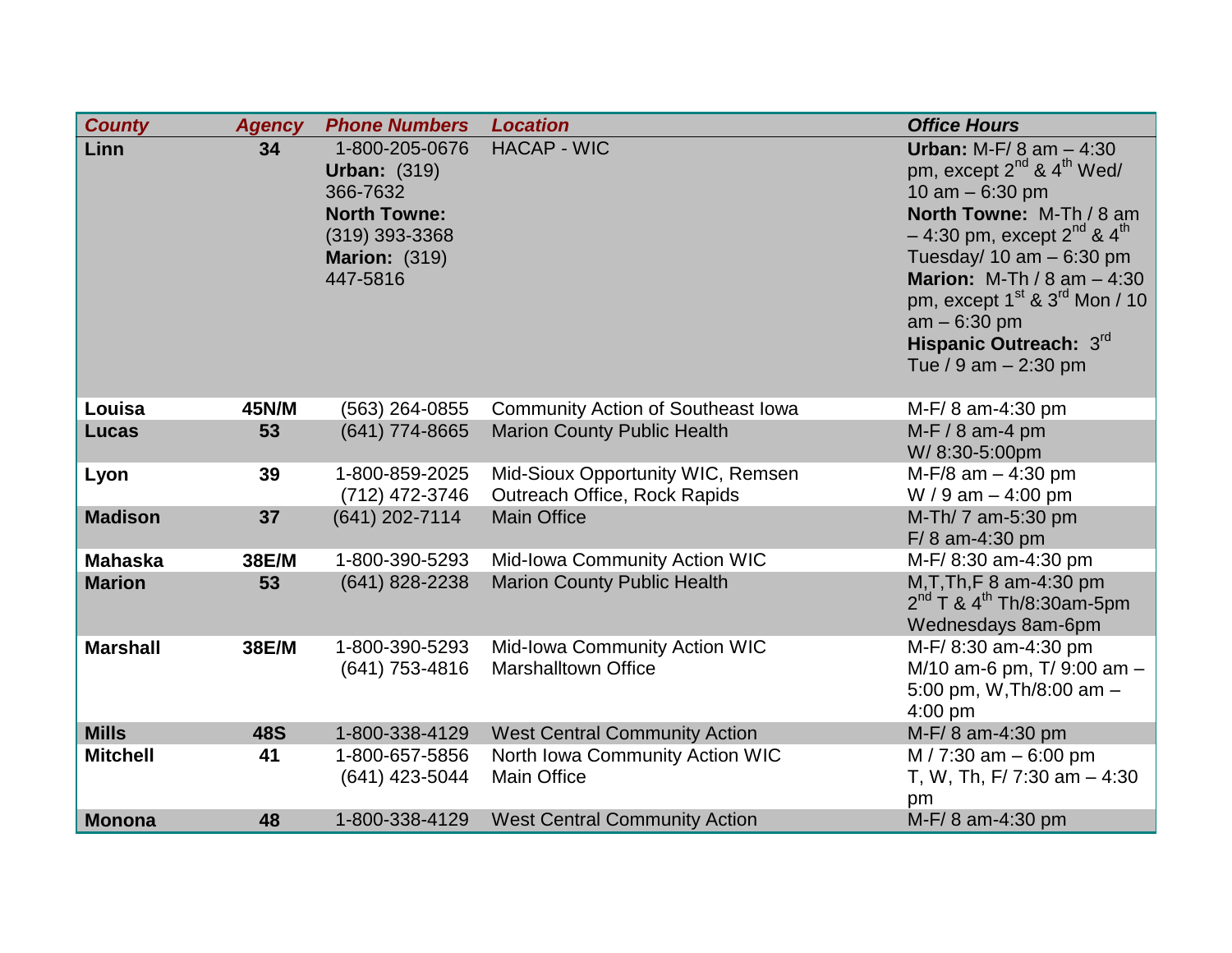| <b>County</b>        | <b>Agency</b> | <b>Phone Numbers</b>                     | <b>Location</b>                                                    | <b>Office Hours</b>                                                                                              |
|----------------------|---------------|------------------------------------------|--------------------------------------------------------------------|------------------------------------------------------------------------------------------------------------------|
| <b>Monroe</b>        | 53            | (641) 932-3179                           | <b>Marion County Public Health</b>                                 | M-F/8 am-4:30 pm<br>$1^{st}$ Th & $3^{rd}$ F/ 8:30 am -<br>5:00 pm                                               |
| <b>Montgomery</b>    | <b>48S</b>    | 1-800-338-4129                           | <b>West Central Community Action</b>                               | M-F/8 am-4:30 pm                                                                                                 |
| <b>Muscatine</b>     | 45N/M         | (563) 264-0855                           | <b>Community Action of Southeast Iowa</b>                          | M-F/8 am-4:30 pm                                                                                                 |
| O'Brien              | 47            | 1-800-245-6151<br>(712) 859-3885         | <b>Upper Des Moines Opportunity WIC</b>                            | M-F/8 am -4:30 pm                                                                                                |
| <b>Osceola</b>       | 47            | 1-800-245-6151<br>(712) 859-3885         | <b>Upper Des Moines Opportunity WIC</b>                            | M-F/8 am -4:30 pm                                                                                                |
| Page                 | 37            | (641) 202-7114                           | <b>MATURA Main Office</b>                                          | M-Th/ 7 am-5:30 pm<br>F/8 am-4:30 pm                                                                             |
| <b>Palo Alto</b>     | 47            | 1-800-245-6151<br>(712) 859-3885         | <b>Upper Des Moines Opportunity WIC</b>                            | M-F/8 am -4:30 pm                                                                                                |
| <b>Plymouth</b>      | 39            | 1-800-859-2025<br>(712) 546-6603         | Mid-Sioux Opportunity (Remsen)<br>Le Mars Outreach Office          | M-F/8 am-4:30 pm<br>T, Th/ 9 am-4:00 pm                                                                          |
| <b>Pocahontas</b>    | 47            | 1-800-245-6151<br>(712) 859-3885         | <b>Upper Des Moines Opportunity WIC</b>                            | M-F/8 am -4:30 pm                                                                                                |
| <b>Polk</b>          | 31            | (515) 282-5800                           | <b>Broadlawns WIC</b>                                              | M-F/8 am-4:30 pm                                                                                                 |
| <b>Pottawattamie</b> | 52            | (712) 328-5886                           | <b>Pottawattamie County WIC</b>                                    | M, Th / 8 am $-$ 12 pm, 1 pm<br>$-6$ pm<br>$T/8$ am $-12$ pm, 1 pm $-$<br>$4:30$ pm<br>$W, F / 8$ am $- 4:30$ pm |
| <b>Poweshiek</b>     | 38E/M         | 1-800-390-5293                           | Mid-Iowa Community Action WIC                                      | M-F/8:30 am-4:30 pm                                                                                              |
| Ringgold             | 37            | (641) 202-7114                           | <b>Main Office</b>                                                 | M-Th/ 7 am-5:30 pm<br>$F/ 8$ am-4:30 pm                                                                          |
| <b>Sac</b>           | 33            | 1-800-642-6330<br>Cell: 712-830-<br>1329 | <b>New Opportunities WIC</b>                                       | M-F/8 am-4:30 pm                                                                                                 |
| <b>Scott</b>         | 36E           | (563) 359-6635                           | Edgerton Women's Health Center East<br>(Rusholm Street, Davenport) | M, T, W, F/8 am-4:30 pm<br>Th/ 9:30 am-6:00 pm                                                                   |
|                      | <b>36W</b>    | (563) 322-1105                           | Scott County WIC at CHC<br>(West River Drive, Davenport)           | M, T, Th, F/ 8 am-4:30 pm<br>W/9:30 am to 6:00 pm                                                                |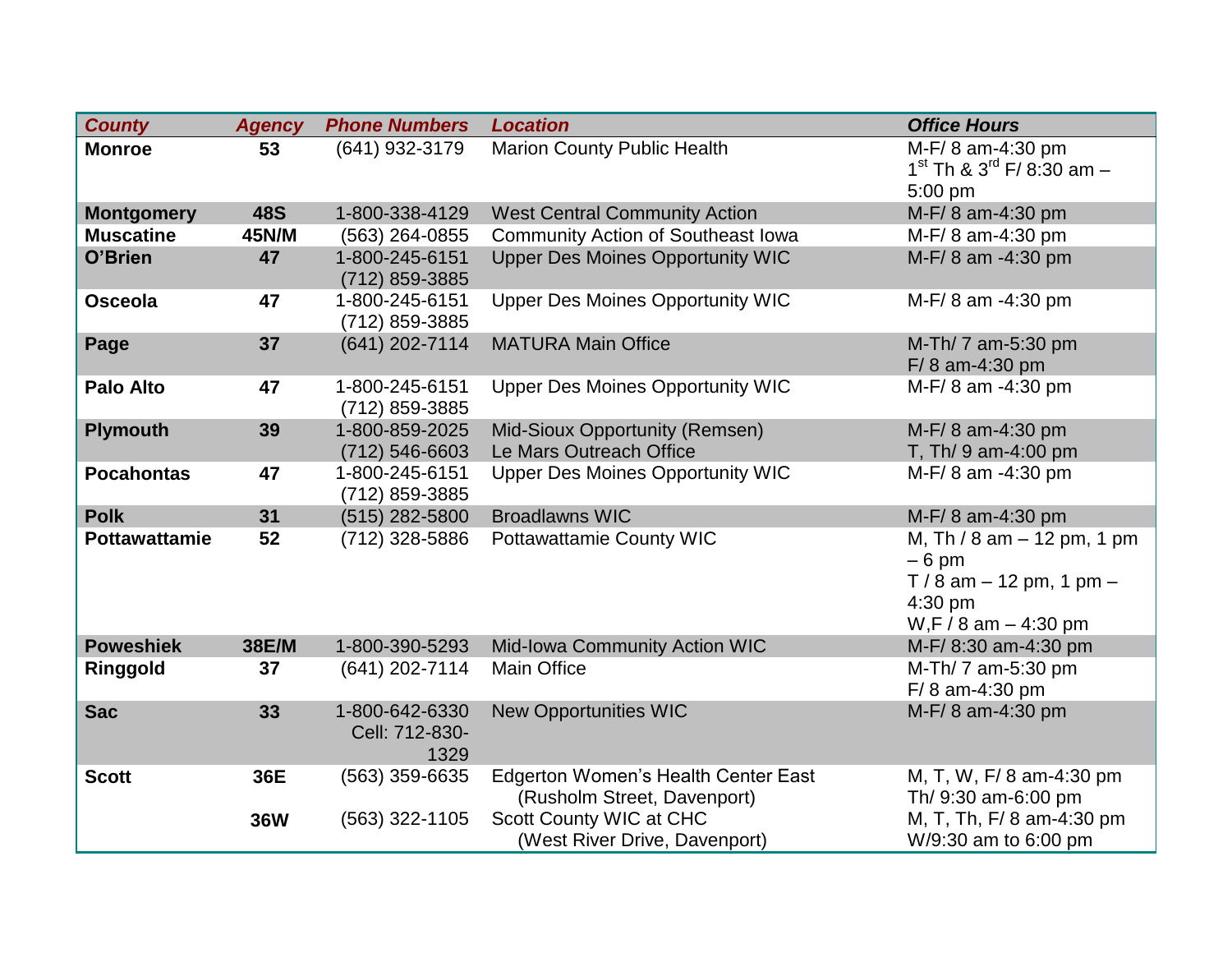| <b>County</b>    | <b>Agency</b> | <b>Phone Numbers</b>                 | <b>Location</b>                                                         | <b>Office Hours</b>                                                                                  |
|------------------|---------------|--------------------------------------|-------------------------------------------------------------------------|------------------------------------------------------------------------------------------------------|
| <b>Shelby</b>    | 48            | 1-800-338-4129                       | <b>West Central Community Action</b>                                    | M-F/8 am-4:30 pm                                                                                     |
| <b>Sioux</b>     | 39            | 1-800-859-2025                       | Mid-Sioux Opportunity WIC, Remsen                                       | M-F/8 am-4:30 pm                                                                                     |
|                  |               | (712) 722-3611                       | Outreach Office, Sioux Center                                           | M-T & Th-F/8 am-4:30 pm                                                                              |
| <b>Story</b>     | <b>38W/A</b>  | 1-800-890-8230                       | Mid-Iowa Community Action WIC                                           | M-Th/ 8:30 am - 4:30 pm                                                                              |
|                  |               | (515) 232-9020                       | <b>Ames WIC Office</b>                                                  | F/ $8:00$ am $-4:00$ pm                                                                              |
| <b>Tama</b>      | 38E/M         | 1-800-390-5293                       | Mid-Iowa Community Action WIC                                           | M-F/8:30 am-4:30 pm                                                                                  |
| <b>Taylor</b>    | 37            | (641) 202-7114                       | <b>MATURA WIC-Main Office</b>                                           | M-Th/ 7 am-5:30 pm<br>$F/ 8$ am-4:30 pm                                                              |
| <b>Union</b>     | 37            | (641) 202-7114                       | <b>MATURA WIC-Main Office</b>                                           | M-Th/ 7 am-5:30 pm<br>F/8 am-4:30 pm                                                                 |
| <b>Van Buren</b> | 46            | 1-800-452-1098<br>(641) 682-8784     | American Home Finding WIC                                               | M, T, Th, F/ 8 am - 4:30 pm<br>W/8:00 am - 7:00 pm                                                   |
| Wapello          | 46            | 1-800-452-1098<br>(641) 682-8784     | American Home Finding WIC                                               | M, T, Th, F/ 8 am $-$ 4:30 pm<br>W/8:00 am $-7:00$ pm                                                |
| <b>Warren</b>    | 53            | (515) 962-0468                       | <b>Marion County Public Health</b>                                      | $1^{st}$ & $3^{rd}$ M & T & $4^{th}$ T/<br>8:30am-5pm<br>$2^{nd}$ M 8:30am-5pm<br>$4th$ M 8:30am-6pm |
| Washington       | 51            | (319) 356-6042                       | Johnson County Public Health                                            | $M, W/ 8$ am-6 pm<br>T, Th, F/8 am-4:30 pm                                                           |
| Wayne            | 53            | (641) 872-1815                       | <b>Marion County Public Health</b><br><b>Wayne County Public Health</b> | M-F/8 am-4:30 pm<br>$3^{rd}$ Th / 9 am $-$ 5:00 pm                                                   |
| Webster          | 50            | 1-800-510-7756<br>$(515) 574 - 3802$ | <b>Webster County Public Health</b>                                     | M-F/8 am-4:30 pm                                                                                     |
| Winnebago        | 41            | 1-800-657-5856<br>(641) 423-5044     | North Iowa Community Action WIC<br><b>Main Office</b>                   | M / 7:30 am $-6:00$ pm<br>T, W, Th, F/ 7:30 am $-4:30$<br>pm                                         |
| Winneshiek       | 42            | 1-888-836-7867<br>(563) 245-1145     | Visiting Nurse Association - Clayton County                             | M-F $8$ am $-$ 4:30 pm                                                                               |
| <b>Woodbury</b>  | 49            | (712) 279-6636<br>1-800-587-3005     | <b>Siouxland WIC</b>                                                    | M-8 am-6 pm<br>T-F/8am-4:30 pm                                                                       |